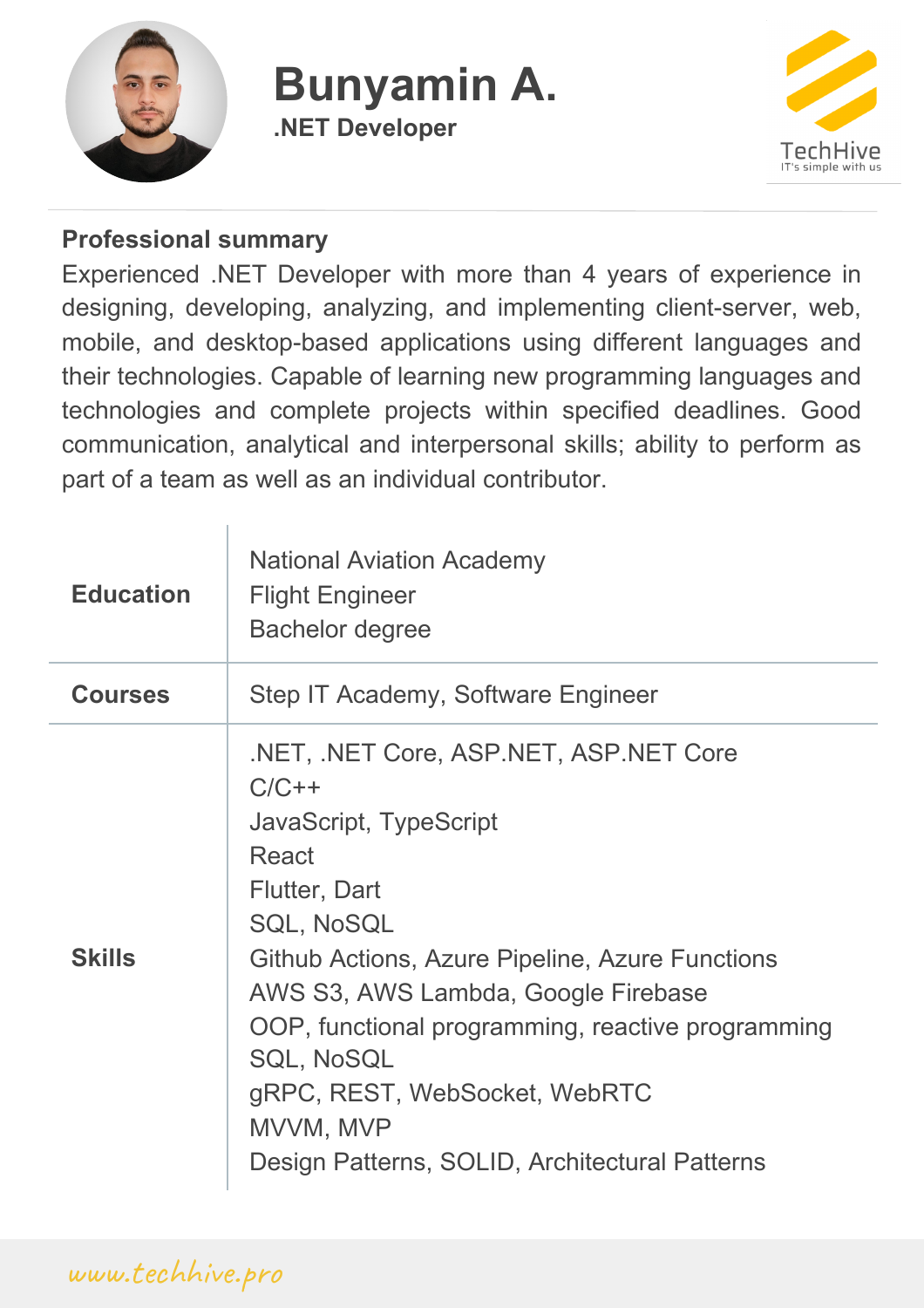| <b>Project</b>                                                                                                                                                                                       | <b>CustomAR</b>                                                                                                                                   |  |
|------------------------------------------------------------------------------------------------------------------------------------------------------------------------------------------------------|---------------------------------------------------------------------------------------------------------------------------------------------------|--|
|                                                                                                                                                                                                      | Video recording and streaming. This project allows<br>users to order video recordings, video streaming<br>from a celebrity for special occasions. |  |
| Period                                                                                                                                                                                               | Sep 2020 - now                                                                                                                                    |  |
| Role                                                                                                                                                                                                 | <b>Software Engineer</b>                                                                                                                          |  |
| <b>Technologies</b>                                                                                                                                                                                  | .NET Core, Flutter, gRPC, WebRTC, Python                                                                                                          |  |
| <b>Responsibilities</b>                                                                                                                                                                              |                                                                                                                                                   |  |
| Built RESTful API architecture for new features<br>$\bullet$<br>New features and functionality development<br>$\bullet$<br>API development<br>$\bullet$<br>Unit and integration testing<br>$\bullet$ |                                                                                                                                                   |  |

• Fixing bugs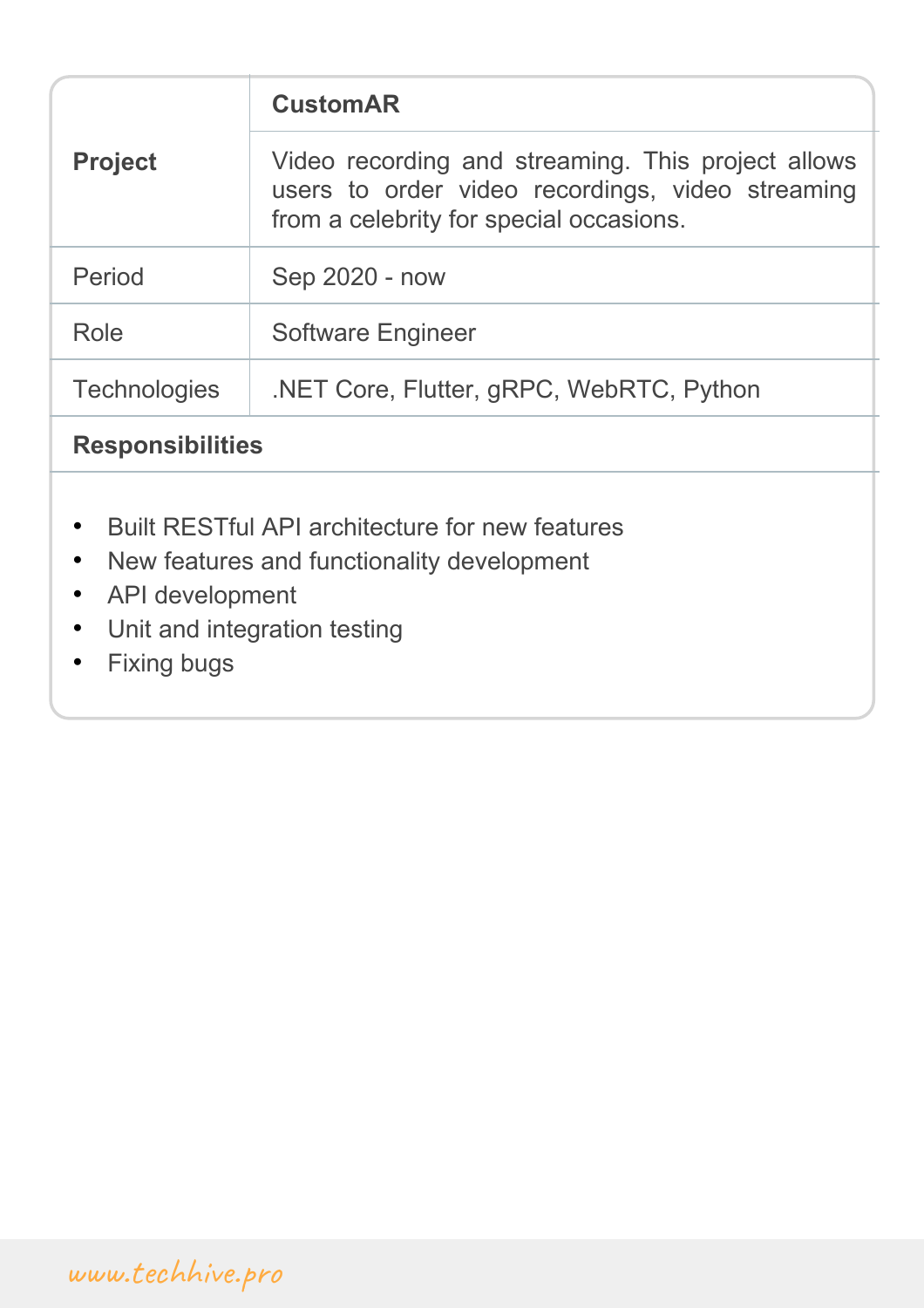| <b>Project</b>          | <b>School bus</b>                                                                                                                                                                              |
|-------------------------|------------------------------------------------------------------------------------------------------------------------------------------------------------------------------------------------|
|                         | Application allows parents to track their children's<br>locations and schedule attendances for their<br>children, drivers to track directions to each stop, and<br>notify parents about rides. |
| Period                  | Sep 2017 - now                                                                                                                                                                                 |
| Role                    | <b>Software Engineer</b>                                                                                                                                                                       |
| <b>Technologies</b>     | .NET Core, .NET, Firebase, AWS                                                                                                                                                                 |
| <b>Responsibilities</b> |                                                                                                                                                                                                |

- Software development of the company's mobile app for driver, parent and admin
- Trouble-hot and fixed any threads and bugs
- Communication with clients to provide knowledge, expertise, and support, ensuring that their requirements were fully met
- Worked on the improvement of all programming procedures in order to make the whole software development process more effective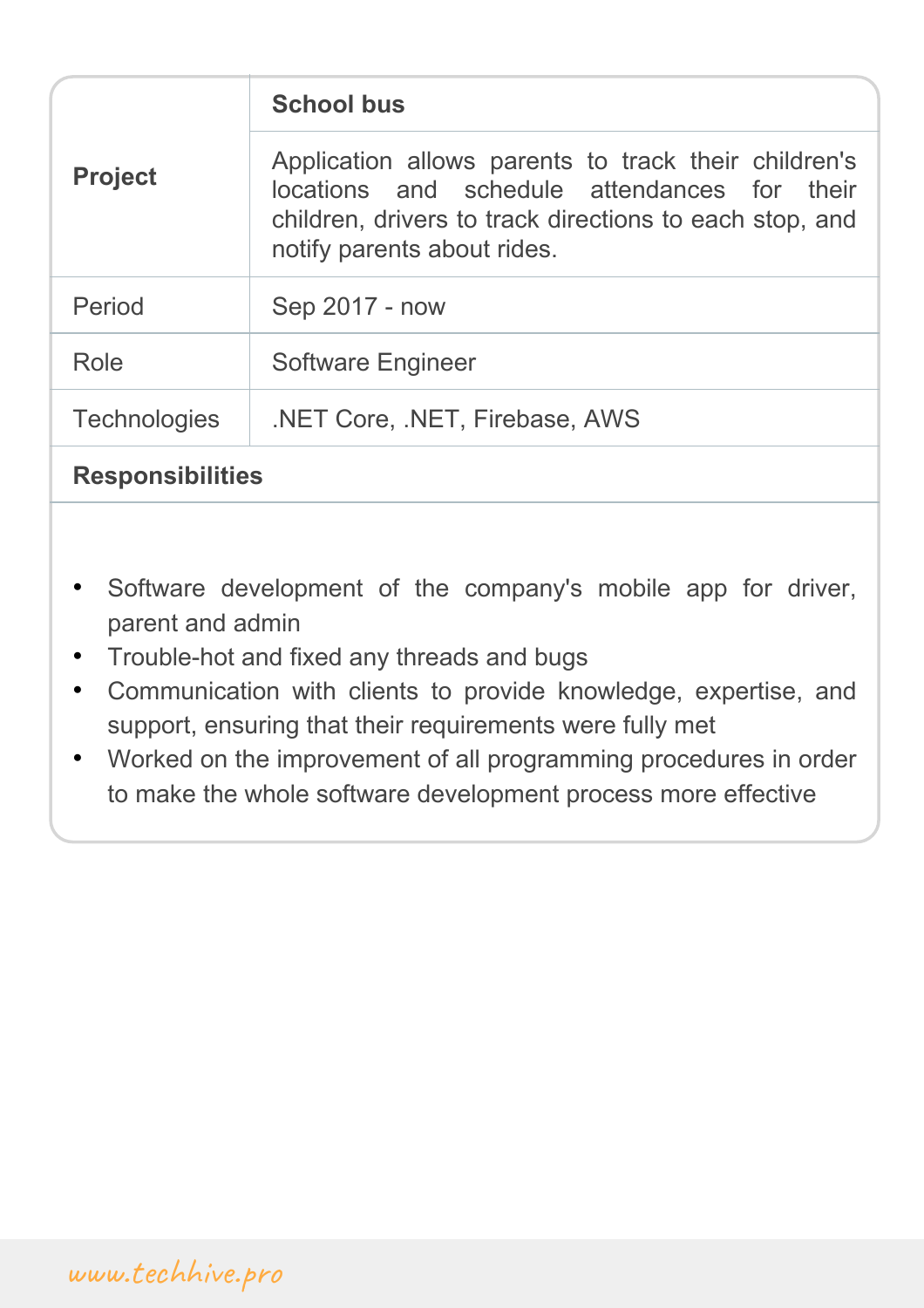| <b>Project</b>          | <b>Step IT Academy</b>                                              |
|-------------------------|---------------------------------------------------------------------|
| Period                  | Apr 2018 - Jul 2020                                                 |
| Role                    | <b>Programming Instructor</b>                                       |
| <b>Technologies</b>     | .NET Framework/Core, T-SQL, ASP.NET Core,<br>Design Patterns, SOLID |
| <b>Responsibilities</b> |                                                                     |

- Encouraged students with special academic interests to fully pursue those subjects.
- Adapted teaching methods and materials to meet students' varying needs and interests.
- Taught the following courses: Procedural Programming with C, Object-Oriented Programming with C++, .NET Framework/Core with C#, Win32 API, Windows Forms, Windows Presentation Foundation (WPF), T-SQL, Database theory, ASP.NET Core, Design Patterns and SOLID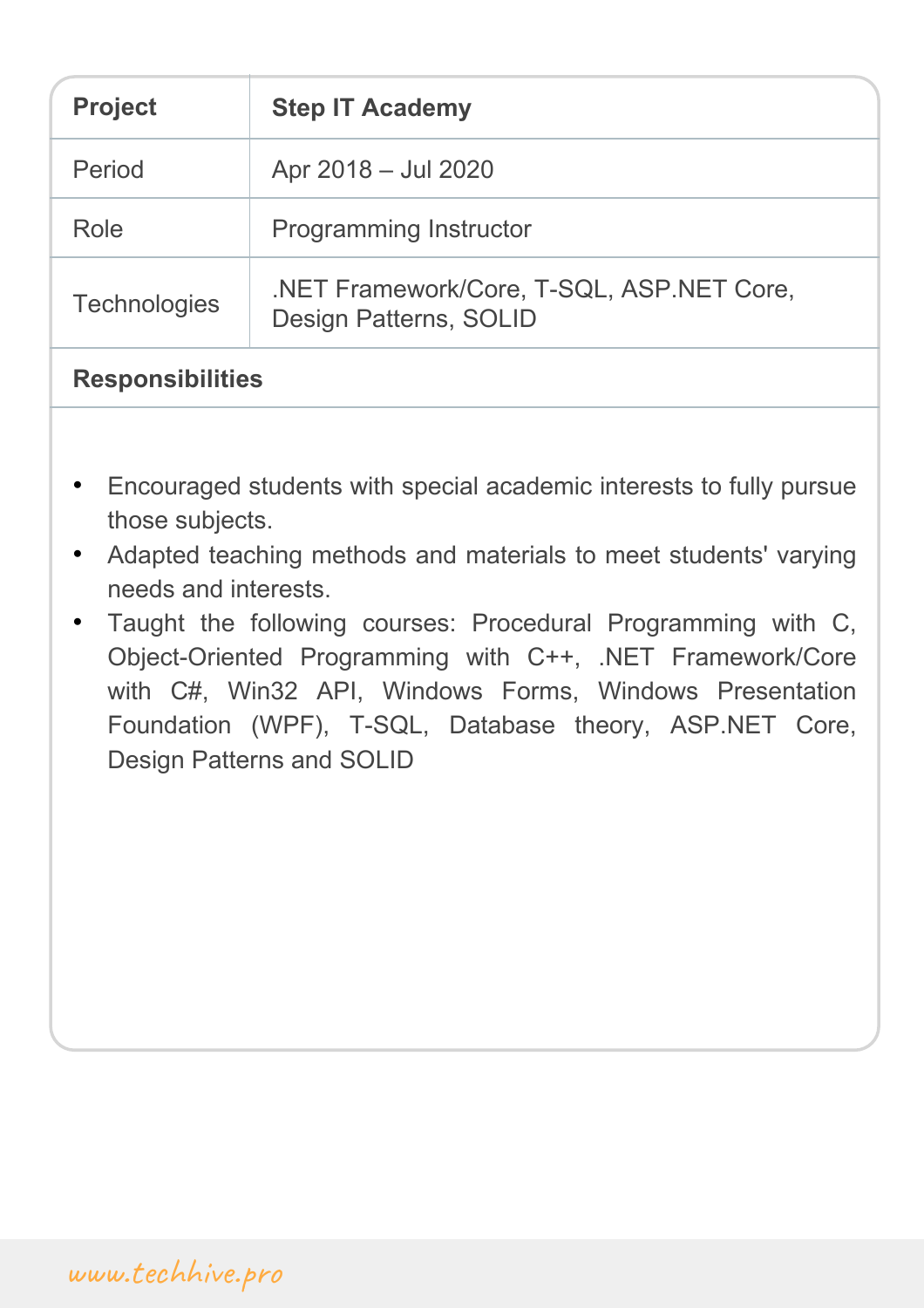| <b>Project</b>   | <b>AG development</b>                                                                                                                                                                                                                           |
|------------------|-------------------------------------------------------------------------------------------------------------------------------------------------------------------------------------------------------------------------------------------------|
|                  | KOB is a government organization that helps<br>business developers to grow. The application<br>was developed for solving entrepreneur's<br>problems by connecting them with responsible<br>Ministries.                                          |
|                  | CityTaxi was one of the most famous taxi<br>companies in Azerbaijan. The client application<br>allows clients for ordering a taxi with online and<br>cash payment, driver application allows drivers to<br>get orders and track their balances. |
| Period           | Mar 2019 – Oct 2019                                                                                                                                                                                                                             |
| Role             | <b>Software Engineer</b>                                                                                                                                                                                                                        |
| Technologie<br>S | .NET Core, MVC Pattern, Git                                                                                                                                                                                                                     |

#### **Responsibilities**

- Development of the company's mobile app
- Task review and estimations
- Control of code quality
- Data parsing
- Design and administration of databases
- Features development
- Unit and integration testing
- Performance improvements
- Troubleshooting
- Fixing bugs